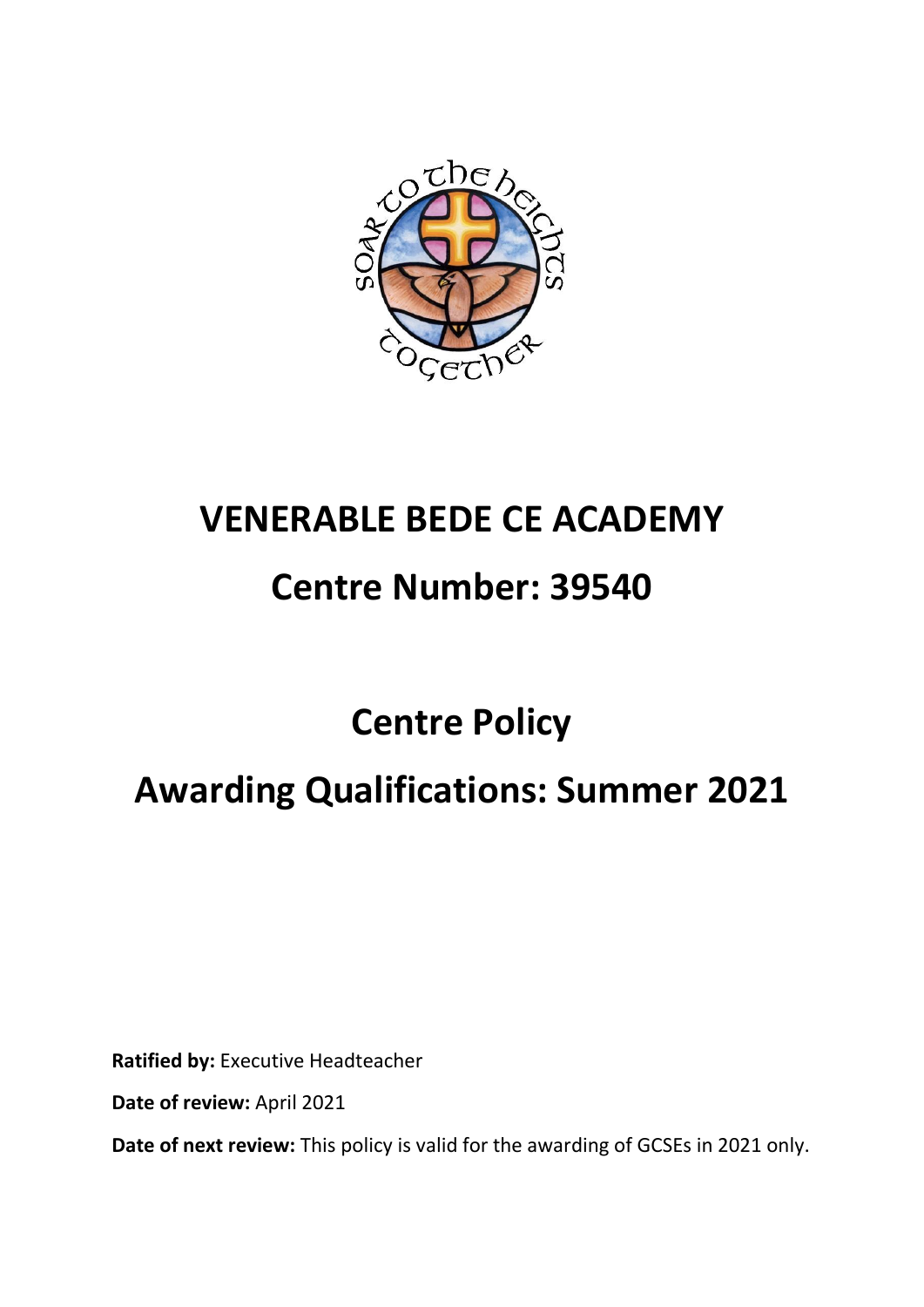Venerable Bede CE Academy, part of the Dayspring Trust, aims to serve its community by providing an education of the highest quality within the context of Christian faith and practice. It encourages an understanding of the meaning and significance of faith and promotes Christian values through the experience it offers to all its pupils. We believe that our Christian values spring from the two great commandments, 'Love God and love your neighbour'. We seek to live this out through the power of the Holy Spirit. St Paul reminds us in Galatians 5.22-23 that the fruit of the Spirit is 'Love, joy, peace, patience, kindness, goodness, faithfulness, gentleness and self-control'. These are also underpinned by the Old Testament injunction to 'Do justly, love mercy and walk humbly with our God', Micah 6.8.

These values rooted in the Christian Faith come as a package and we aim to embed them in the life of our academies in a worked-out way. We recognise that at times we may highlight values to bring them into greater prominence within our academies and these are currently the five values of Forgiveness, Hope, Joy, Perseverance and Wisdom. We believe these values to be in accordance with British values springing from our Judeo-Christian roots. Collective worship will play a major and vital part in assisting with this process of embedding these values in the life of our academies.

The Multi Academy Trust Members and Directors are aware of their responsibilities in law and are committed to the provision of an excellent education within its academies in accordance with our Anglican foundation. This is embraced in our Dayspring Trust vision statement:

- **Forge a supportive and challenging family of academies.**
- **Provide excellent education within a strong Christian community.**
- **Resource our pupils for wise and generous living.**

In addition, each academy also has its own distinctive mission statement, flowing out from the vision statement of the Dayspring Trust.

**At Venerable Bede CE Academy:** 'To create a stimulating, secure and caring environment within which all members of our community will realise their potential in the light of the Christian Gospel'. This is embodied in our school motto: 'Soar to the Heights Together'.

This policy has been developed to take into consideration our ethos as well as local and national policy and guidance.

**Relevant staff applicable to this policy Head of Centre:** Mr D. Airey **Deputy Headteacher, Curriculum:** Mrs T. Burgess **Examinations Officer:** Mr A. Common **Email:** exams@venerablebede.co.uk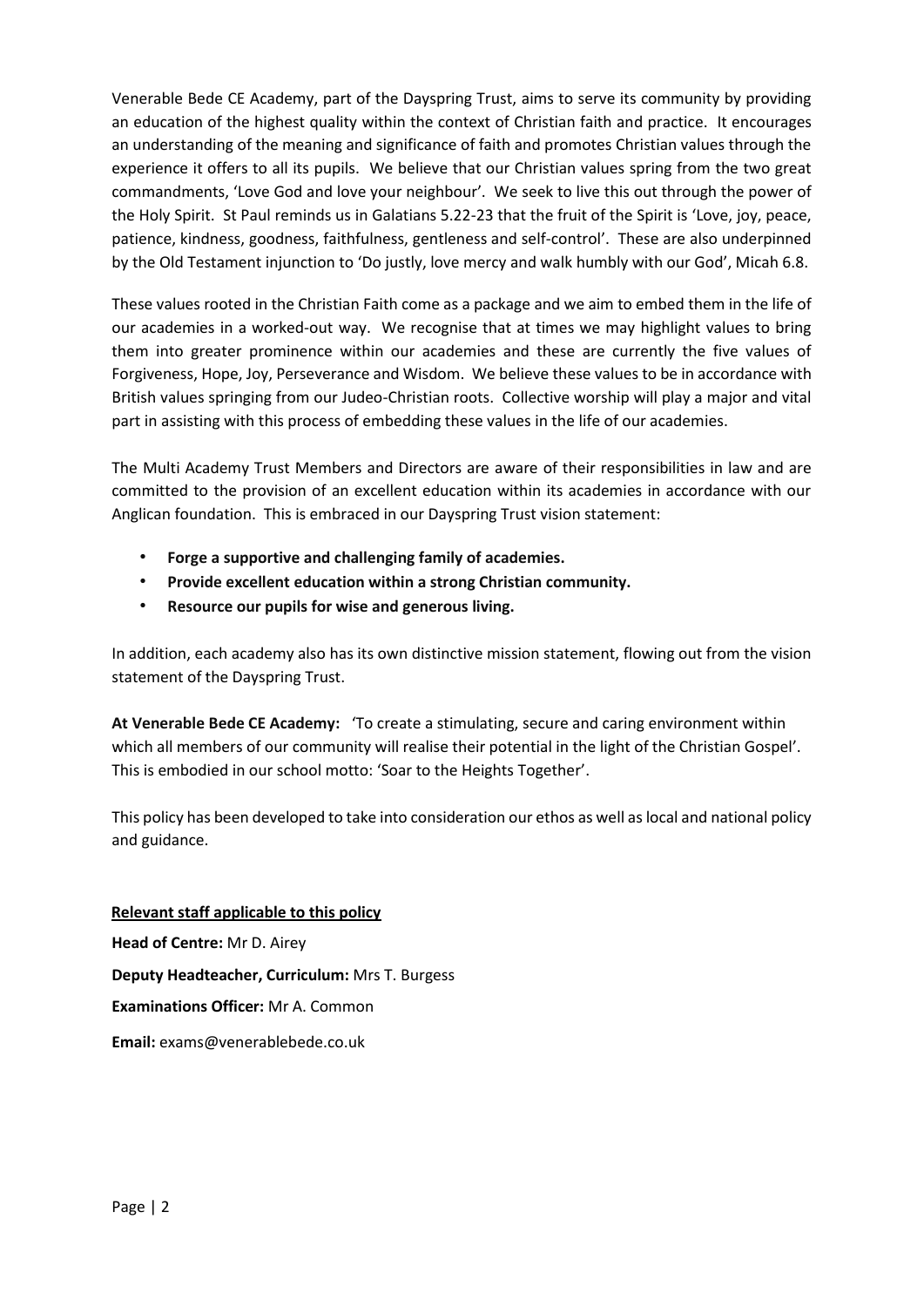## **Contents**

| <b>Contents</b> |                                                                        | <b>Page Number</b> |
|-----------------|------------------------------------------------------------------------|--------------------|
| 1.              | Aims and Statement of Intent                                           | 4                  |
| 2.              | <b>Roles and Responsibilities</b>                                      | 5                  |
| 3.              | Training, Support and Guidance                                         | 6                  |
| 4.              | Use of Appropriate Evidence                                            | $\overline{7}$     |
| 5.              | <b>Determining Teacher Assessed Grades</b>                             | 8                  |
| 6.              | <b>Internal Quality Assurance</b>                                      | 8                  |
| 7.              | Comparison of Teacher Assessed Grades to Results from Previous Cohorts | 9                  |
| 8.              | Access Arrangements and Special Consideration                          | 9                  |
| 9.              | Addressing Disruption and/or Differentiated Lost Learning (DDL)        | 10                 |
| 10.             | Objectivity                                                            | 10                 |
| 11.             | Recording of Decisions and Retention of Evidence and Data              | 11                 |
| 12.             | <b>Authenticating Evidence</b>                                         | 11                 |
| 13.             | Confidentiality, malpractice, and conflicts of interest                | 12                 |
| 14.             | <b>External Quality Assurance</b>                                      | 13                 |
| 15.             | <b>Private Candidates</b>                                              | 13                 |
| 16.             | Results                                                                | 14                 |
| 17.             | Appeals                                                                | 14                 |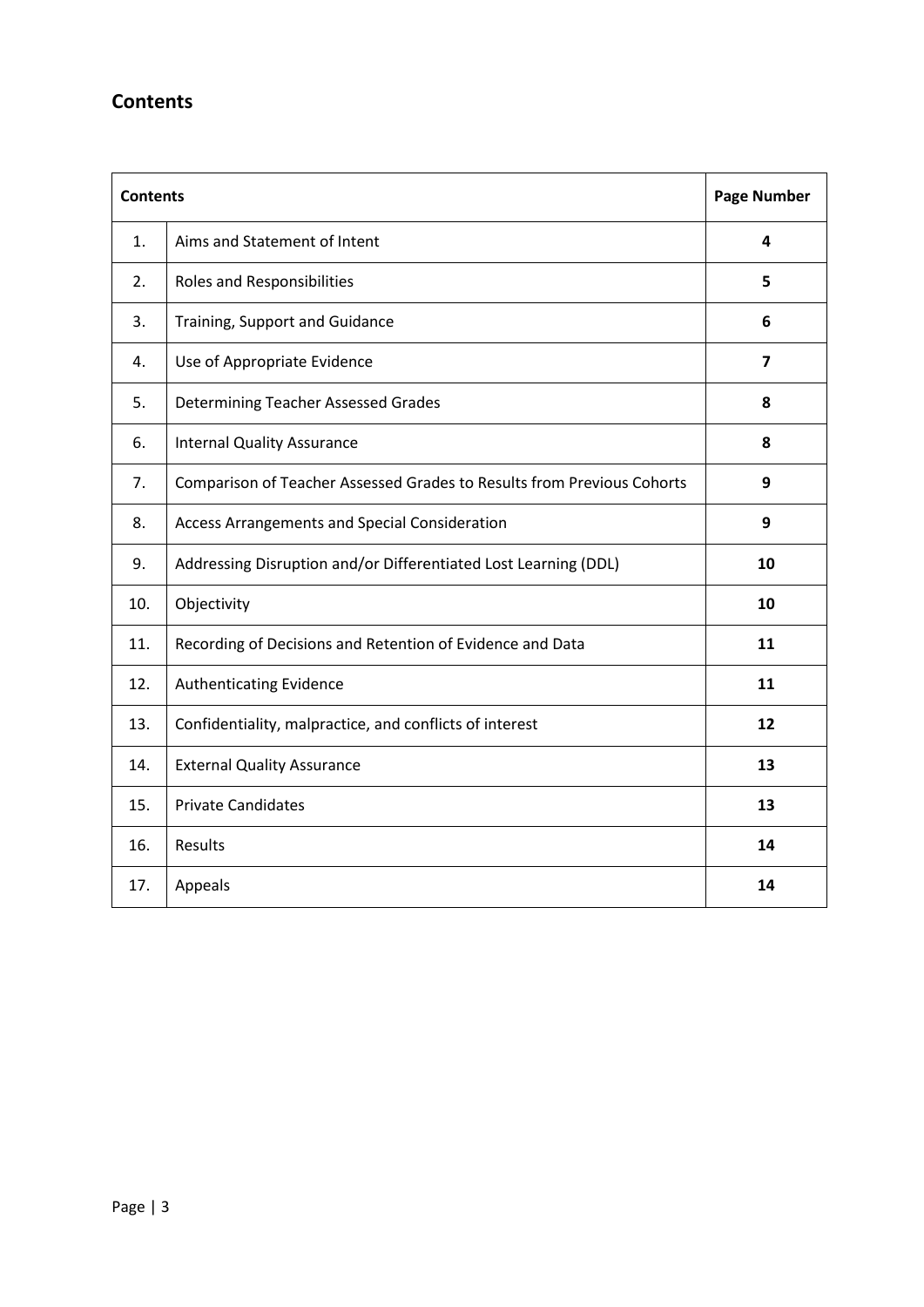## **1. Aims and Statement of Intent**

At Venerable Bede CE Academy, we understand the need to ensure GCSE grades awarded to pupils in the summer of 2021 are reliable assessment outcomes for pupils, in a standard qualification series. These grades will be supported by assessment evidence collected by the centre and will be a grade that reflects what each pupil is **performing at now, not their potential**.

Pupils will be assessed based on learning that has taken place, ensuring sufficient coverage of the curriculum. Through this process, Ofqual has stated that, 'This gives [centres] the flexibility within the overall parameters and principles to be as fair as possible with pupils within each subject.'

Senior leaders will be actively engaged in discussions to ensure that the centre assessed grades submitted are appropriate and that there is an overall process of control and oversight at each stage.

We will use consistent sources of evidence for a class or cohort related closely to the specification requirements. For tiered subjects, which specify content for higher tier pupils only, and in all qualifications, we will provide accessible questions and tasks for all pupils, including demanding questions for the most able. Through our **DEEP and CONNECT curriculum** which is built on our **5 Christian Values** (**Hope, Joy, Forgiveness, Wisdom and Perseverance**) the purpose of this policy is to:

- ensure that teacher assessed grades are determined fairly, consistently, free from bias and effectively within and across departments.
- ensure the operation of effective processes with clear guidelines and support for staff.
- ensure that all staff involved in the processes clearly understand their roles and responsibilities.
- support teachers to take evidence-based decisions in line with Joint Council for Qualifications guidance.
- ensure the consideration of historical centre data in the process, and the appropriate decision making in respect of, teacher assessed grades.
- support a high standard of internal quality assurance in the allocation of teacher assessed grades.
- support our centre in meeting its obligations in relation to equality legislation.
- ensure our centre meets all requirements set out by the Department of Education, Ofqual, the Joint Council for Qualifications and awarding organisations for Summer 2021 qualifications.
- ensure the process for communicating to candidates and their parents/carers how they will be assessed is clear, to give confidence.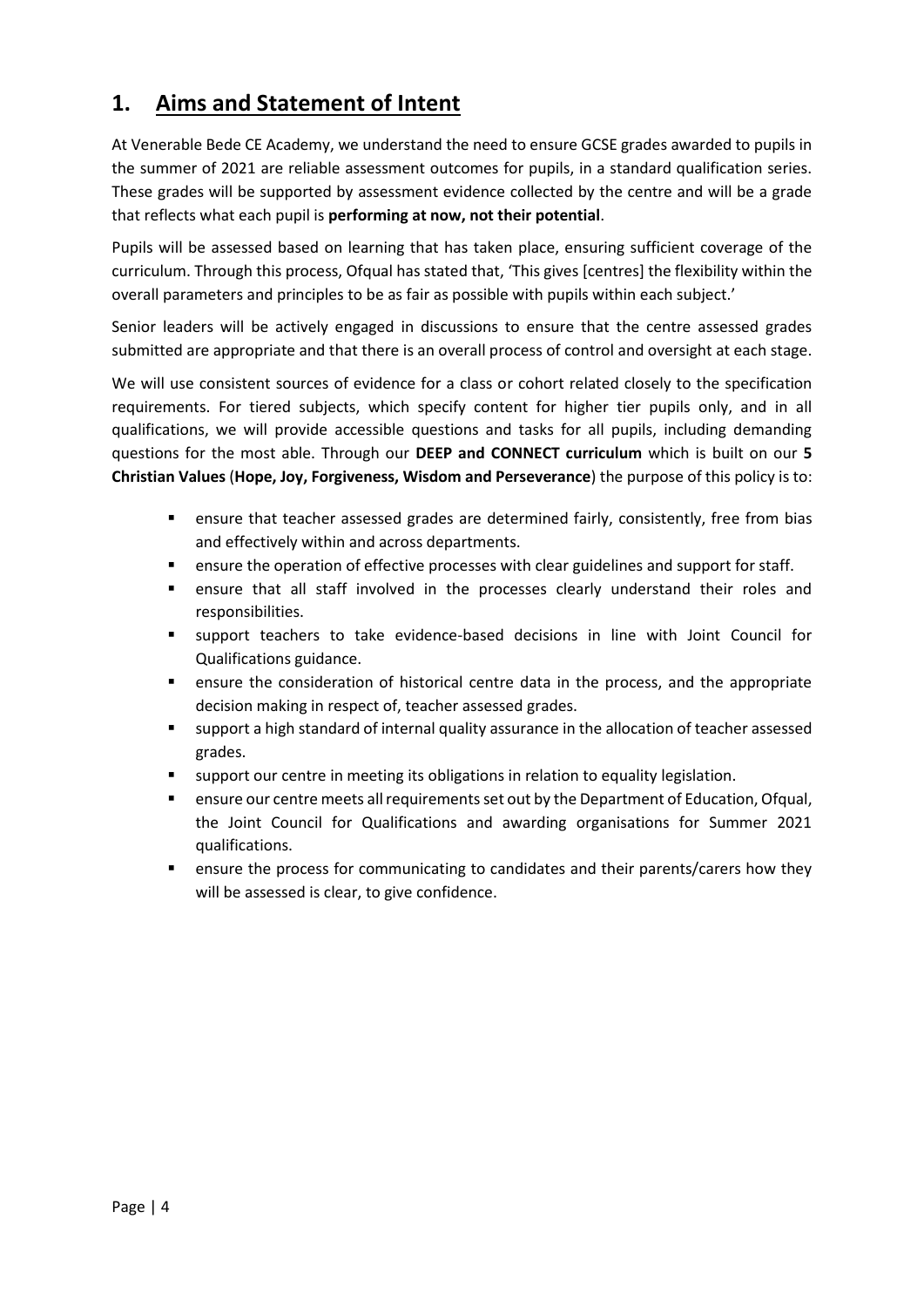## **2. Roles and Responsibilities**

This section outlines the personnel who have specific roles and responsibilities in the process of determining teacher assessed grades this year.

#### **2.1 The Directors and Executive Headteacher are responsible for:**

- agreeing the policy (Directors).
- Ratifying the policy (Executive Headteacher).

#### **2.2 The Head of Centre is responsible for:**

- the overall strategic responsibility for the Academy as an examinations centre and will ensure that clear roles and responsibilities of all staff are defined.
- confirming that teacher assessed grade decisions represent the academic judgement made by teachers and that the checks in place ensure these align with the guidance on standards provided by awarding organisations.
- ensuring a robust internal quality assurance process has been produced and signed-off in advance of results being submitted.
- understands the responsibility to report to the relevant awarding body any suspected cases of malpractice involving candidates, teachers, or other administrative staff.

#### **The Head of Centre may delegate some of these responsibilities to the Deputy Headteacher, Curriculum, however, will maintain overall responsibility for the policy within the centre.**

### **2.3 The Deputy Headteacher, Curriculum is responsible for:**

- providing training and support to teaching staff.
- supporting the Head of Centre in the quality assurance of the final teacher assessed grades.
- ensuring an effective approach within and across departments and authenticating the preliminary outcome from single teacher subjects.
- ensuring staff have a clear understanding of the internal and external quality assurance processes and their role within it.
- Reports any instances of malpractice involving candidates, teachers, or other administrative staff to the Head of Centre immediately when notified.

### **2.4 Curriculum Leaders are responsible for:**

- planning the assessment tasks and timeline for completion within their curriculum area, including moderation points and rationale for their decisions.
- producing an Assessment Plan for each subject cohort, that includes the nature of the assessment evidence being used, the level of control for assessments considered, and any other evidence that explains the determination of the final teacher assessed grades.
- ensuring that all teachers within their department make consistent judgements about student evidence in deriving a grade.
- ensuring all staff conduct assessments under the appropriate levels of control with reference to guidance provided by the Joint Council for Qualifications.
- ensuring teachers have the information required to make accurate and fair judgments.
- ensuring that a Curriculum Leader Checklist is completed for each subject/qualification that they are submitting.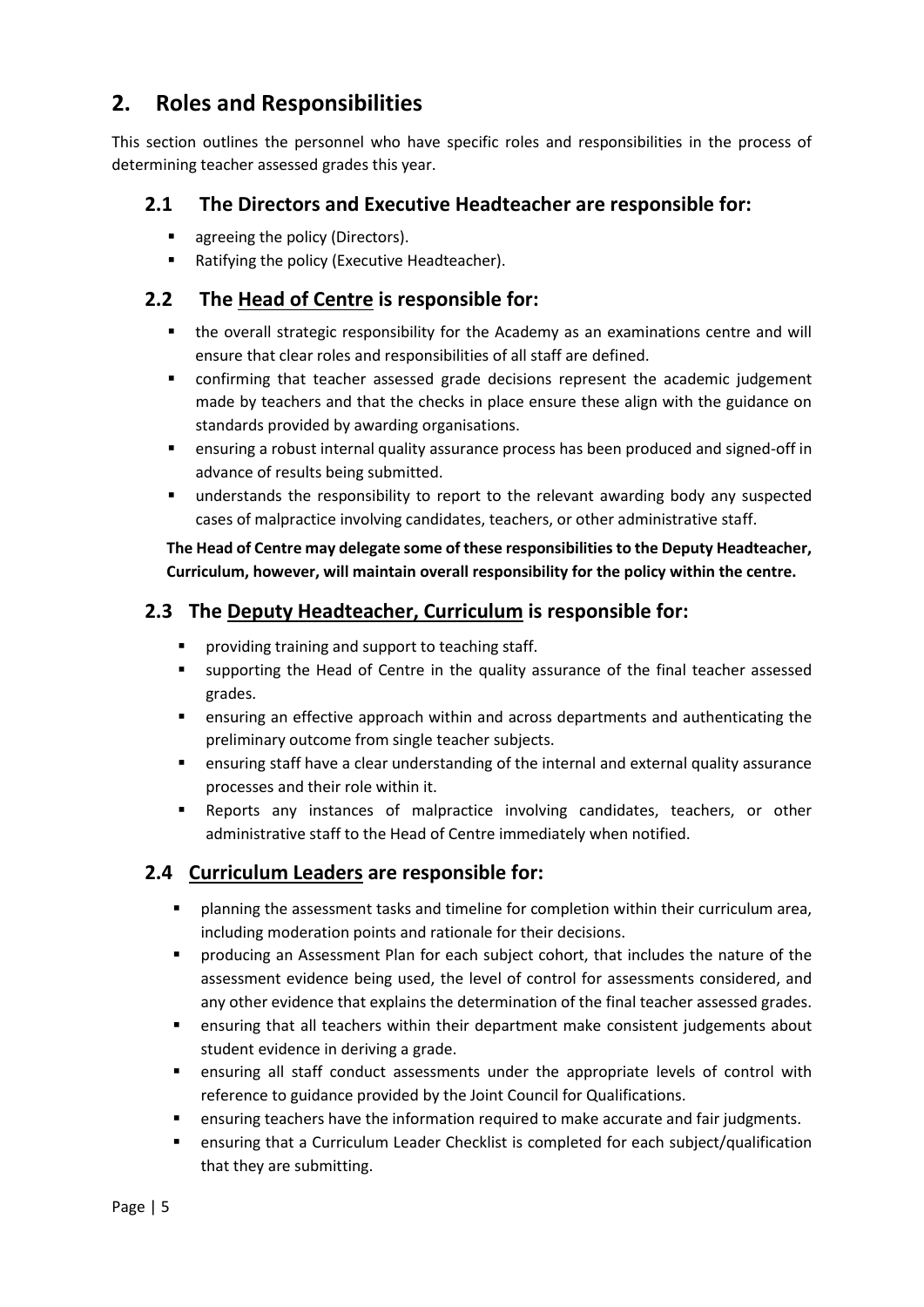reports any concerns regarding any form of malpractice involving candidates, teachers, invigilators, or other administrative staff to the DHT (Curriculum) immediately.

#### **2.6 The SENDCo is responsible for:**

 ensuring that all relevant staff are aware of any specific pupil access arrangements that need to be applied for individual pupils to complete work successfully. This is in accordance with guidance detailed in the 'Reasonable adjustments, access arrangements and special consideration' of the [JCQ Guidance in Determining Grades Summer 2021.](https://www.jcq.org.uk/wp-content/uploads/2021/03/JCQ-Guidance-on-the-Determination-of-Grades-for-A-AS-Levels-and-GCSEs-Summer-2021.pdf)

### **2.6 Subject Teachers are responsible for:**

- ensuring they conduct assessments under our centre's appropriate levels of control and have sufficient evidence, in line with this Centre Policy and guidance from the Joint Council for Qualifications, to provide teacher assessed grades for each pupil entered for a qualification.
- ensuring that the teacher assessed grade they assign to each pupil is a fair, valid, and reliable reflection of the assessed evidence available for each pupil.
- making judgements based on what each pupil has been taught and what they have been assessed on, as outlined in the section on grading in the main JCQ guidance.
- Liaising with their Curriculum Leaders to agree any necessary variation for individual pupils to the cohort Assessment Plan. **Any variation must be approved by the Curriculum Leader.**

#### **2.7 The Examinations Officer is responsible for:**

**•** the administration of our final teacher assessed grades and for managing the post-results services.

## **3. Training, support, and guidance**

This section outlines the training, support, and guidance that we will provide to those determining teacher assessed grades this year.

#### **3.1 Training**

- Teachers involved in determining grades will attend any centre-based training to help achieve consistency and fairness to all pupils, led by Curriculum Leaders or members of staff within the team who have experience of assessing for the examination board.
- Teachers will engage fully with all training and support that has been provided by the Joint Council for Qualifications and the awarding organisations, accessing webinars and support material publications.

#### **3.2 Support for NQTs and teachers less familiar with assessment**

- NQTs and teachers less familiar with assessment will be provided mentoring and support from experienced teachers.
- Additional internal reviews of teacher assessed grades for NQTs and other teachers as appropriate.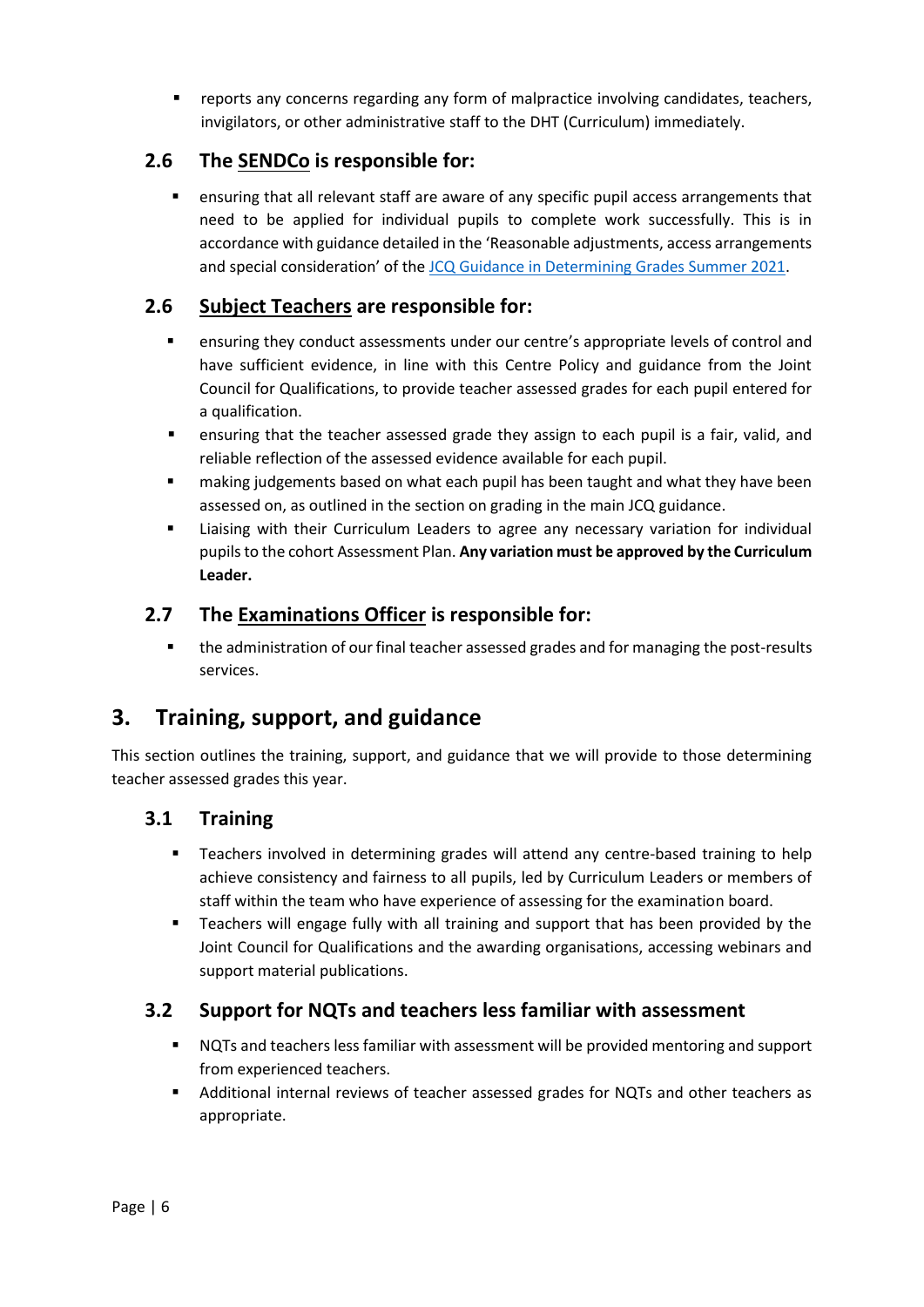# **4. Use of appropriate evidence**

This section indicates how due regard will be given to the section in the JCQ guidance entitled: *Guidance on grading for teachers*.

- Teachers making judgements will have considered the Ofqual Head of Centre guidance on recommended evidence, and further guidance provided by awarding organisations.
- All candidate evidence used to determine teacher assessed grades, and associated documentation, will be retained and made available for the purposes of external quality assurance and appeals.
- Teachers will use pupil work produced in response to assessment materials provided by our awarding organisation(s), including groups of questions, past papers, or similar materials such as practice or sample papers.
- **Teachers will use non-exam assessment work (often referred to as coursework), even if** this has not been fully completed. [Additional guidance produced by JCQ for NEAs.](https://www.jcq.org.uk/wp-content/uploads/2021/03/Notice-to-Centres-NEA-June-2021-v2-1.pdf)
- Teachers will use pupil work produced in centre-devised tasks that reflect the specification, that follow the same format as awarding organisation materials, and have been marked in a way that reflects awarding organisation mark schemes.
- Teachers will use internal tests taken by pupils.
- Teachers will use mock exams taken over the course of study.
- Teachers will use records of a pupil's capability and performance over the course of study in performance-based subjects such as music, drama, and PE.

Furthermore, we may use additional assessment materials to:

- give pupils the opportunity to show what they know, understand, or can do in an area of content that has been taught but not yet assessed.
- give pupils an opportunity to show improvement, for example, to validate or replace an existing piece of evidence.
- to support consistency of judgement between teachers or classes by giving everyone the same task to complete.

In the creation of materials there may be combinations and/or removal of elements of questions. For example, a multi-part question including a part which focuses on an element of the specification that hasn't been taught.

The appropriateness and balance of evidence in arriving at grades will be ensured in the following ways:

- consider the level of control under which an assessment was completed, for example, whether the evidence was produced under high control and under supervision or at home.
- ensure that we can authenticate the work as the pupil's own, especially where that work was not completed within the school or college.
- consider the limitations of assessing a pupil's performance when using assessments that have been completed more than once, or drafted and redrafted, where this is not a skill being assessed.
- **•** consider the specification and assessment objective coverage of the assessment.
- consider the depth and breadth of knowledge, understanding and skills assessed, especially higher order skills within individual assessments.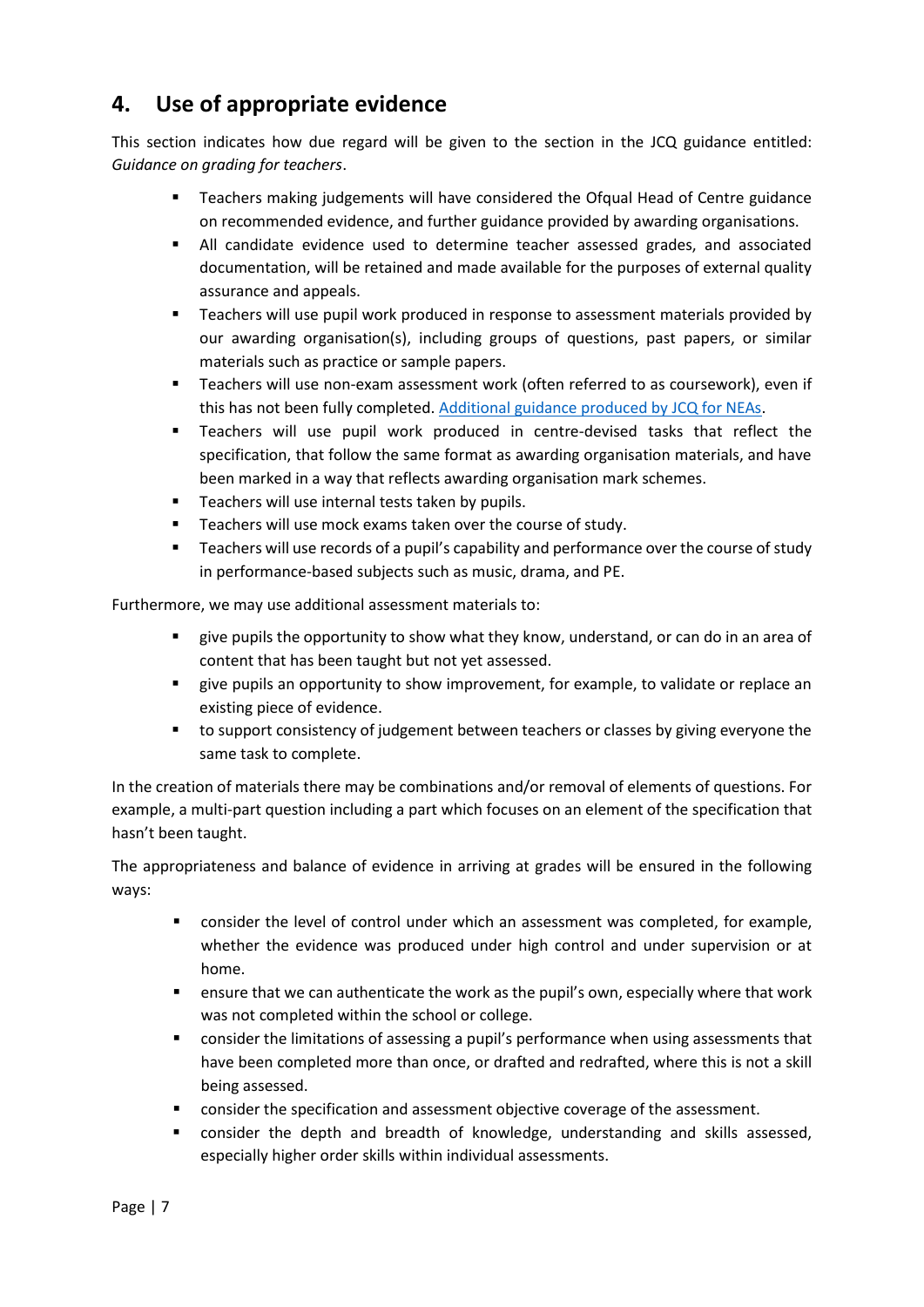## **5. Determining teacher assessed grades**

This section outlines the approach that will be taken in the awarding of teacher assessed grades.

- Teachers will determine grades based on evidence from a **broad range across the taught content** which is commensurate with the standard at which a pupil is performing, i.e. their demonstrated knowledge, understanding and skills across the content of the course they have been taught by ensuring **sufficient coverage** of the curriculum to enable progression.
- **EXE** teachers will record how the evidence was used to arrive at a fair and objective grade, which is free from bias.
- Curriculum Leaders will produce an Assessment Plan for each subject cohort. Any necessary variations for individual pupils will also be agreed with Curriculum Leaders and implemented by subject teachers.

## **6. Internal Quality Assurance**

This section outlines the approach that will be taken to ensure internal standardisation of teacher assessed grades, to ensure consistency, fairness, and objectivity of decisions. It gives details of the approach to internal standardisation, within and across subject departments.

- All teachers involved in deriving teacher assessed grades will read and understand the centre's Quality Assurance Process document (the practical application of the Policy).
- **In subjects where there is more than one teacher and/or class in the department, internal** standardisation processes will take place.
- All teachers will be provided with training and support to ensure they take a consistent approach to:
	- arriving at teacher assessed grades
	- marking of evidence
	- reaching a holistic grading decision
	- applying the use of grading support and documentation
- **Internal standardisation across all grades will be conducted.**
- Subject Assessment Plans will form the basis of internal standardisation and discussions across teachers to agree the awarding of teacher assessed grades.
- Where possible, external verification of marking will support the assessment of pupils' work to provide comparative measures.
- Where necessary, review and reflection of individual grading decisions will ensure alignment with the standards as outlined by our awarding organisation(s).
- Where appropriate, amendments to individual grade decisions will ensure alignment with the standards as outlined by our awarding organisation(s).
- Where there is only one teacher involved in marking assessments and determining grades, (i.e. where the teacher is also the Head of Area) then the output of this activity will be reviewed by Deputy Headteacher, Curriculum.
- In respect of equality legislation, the range of evidence for pupils of different protected characteristics included in our internal standardisation will be given consideration.

Internal quality assurance is included within the Head of Centre Declaration.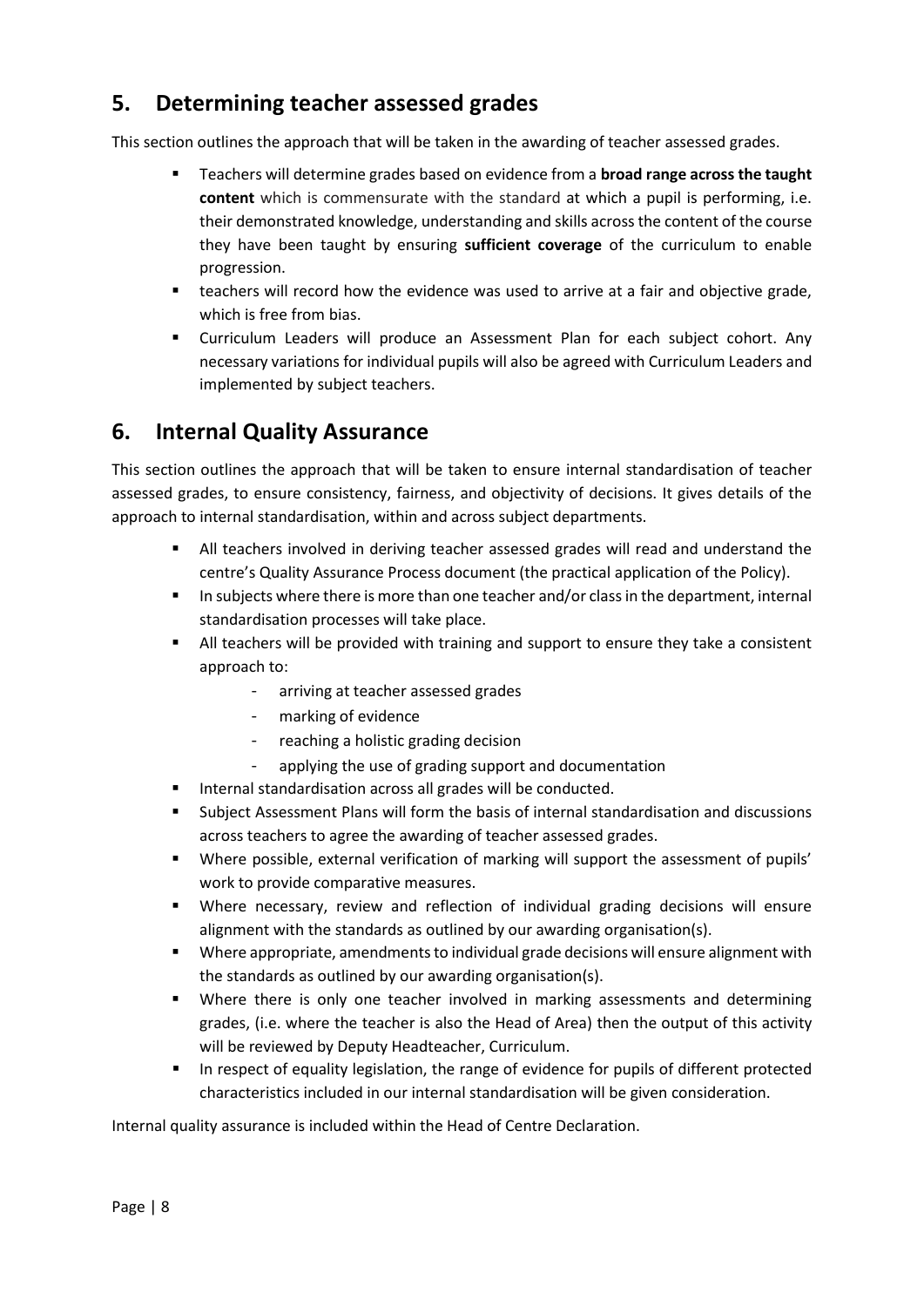# **7. Comparison of teacher assessed grades to results for previous cohorts**

This section outlines the approach we will take to compare our teacher assessed grades in 2021 with results from previous cohorts. It gives details of internal process to ensure a comparison of teacher assessed grades at qualification level to results for previous cohorts within the centre taking the same qualification.

- Information on the grades awarded to pupils in past June series in which exams took place (e.g. 2017 - 2019) will be compiled.
- Consideration regarding the size of our cohort from year to year will be given.
- Consideration the stability of the overall grade outcomes from year to year will be made.
- Consideration of both subject and centre level variation in our outcomes during the internal quality assurance process will be made.
- A succinct narrative on the outcomes of the review against historic data which, in the event of significant divergence from the qualifications-levels profiles attained in previous examined years, which address the reasons for this divergence will be prepared. This commentary will be available for subsequent review during the QA process.

This section gives details of the approach to be followed if our initial teacher assessed grades for a qualification are viewed as overly lenient or harsh compared to results in previous years.

- Historical data giving appropriate regard to potential mixtures of A\*-G and 9-1 grades in GCSEs will be compiled. Where required, we will use the Ofqual guidance to convert legacy grades into the new 9 to 1 scale.
- We will bring together other data sources and evidence that will help to quality assure the grades we intend to award in 2021.

This section gives details of changes in cohorts that need to be reflected in comparisons.

- Subjects that are no longer offered will be omitted from the historical data.
- Subjects previously offered which were not on offer in 2019, or before, will be compared to the national average where this information is available.

## **8. Access arrangements and special consideration**

This section outlines the approach taken to provide pupils with appropriate access arrangements and consider mitigating circumstances in particular instances.

- Where pupils have agreed access arrangements or reasonable adjustments (for example a reader or scribe), every effort will be made to ensure these arrangements are in place when assessments are being taken.
- Where an assessment has taken place without an agreed reasonable adjustment or access arrangement, this assessment will be removed from the bank of evidence and alternative evidence obtained.
- Where illness or other personal circumstances might have affected performance in assessments used in determining a pupil's standard of performance, this will be considered when making judgements.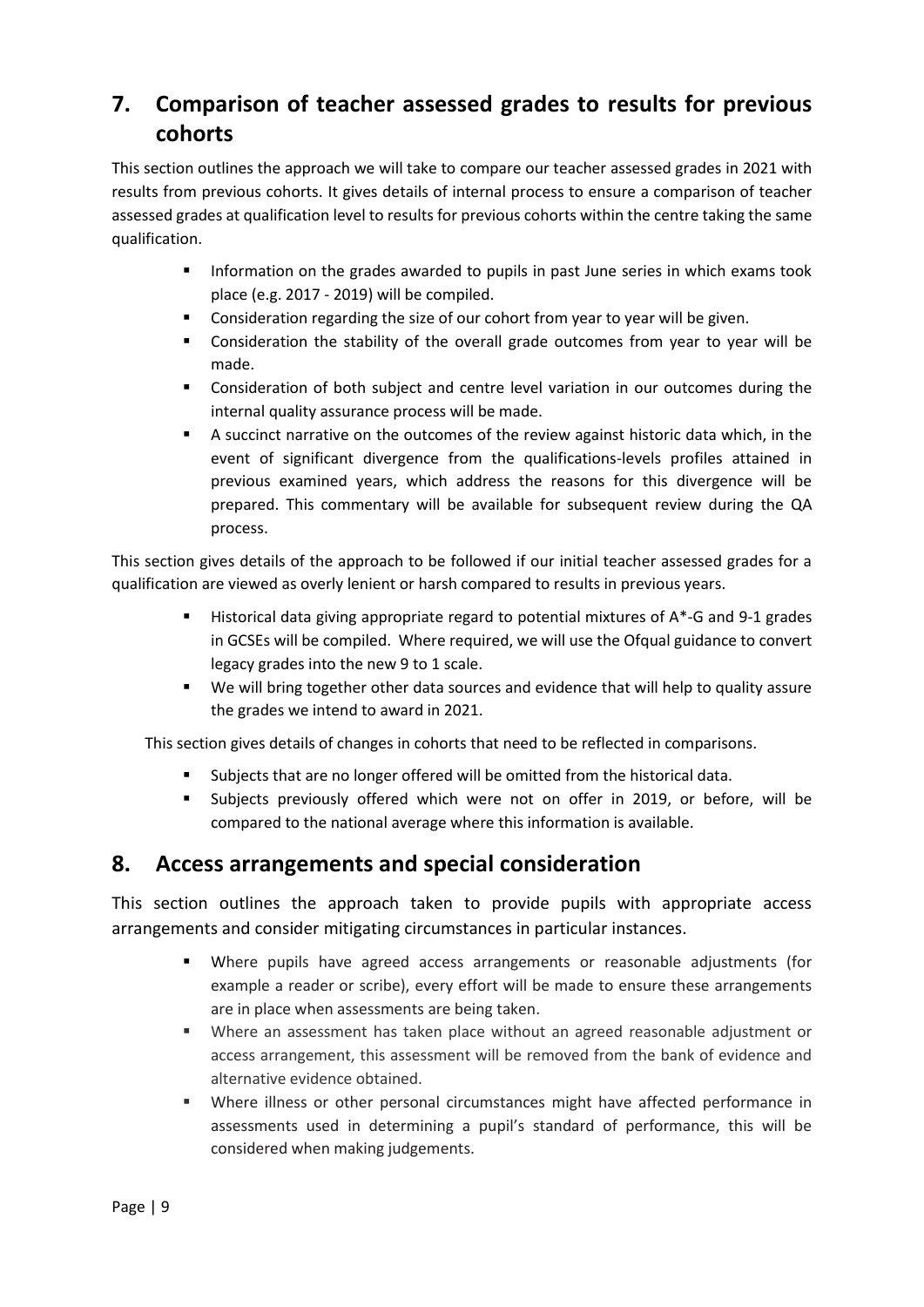- Any necessary variations have been incorporated and recorded to take account of the impact of illness or personal circumstances on the performance of individual pupils in assessments.
- To ensure consistency in the application of Special Consideration, the Deputy Headteacher, Curriculum and Examinations Officer will support teachers in line with the details contained in the document:  $JCQ - A$  guide to the special consideration process, [with effect from 1 September 2020](https://www.jcq.org.uk/wp-content/uploads/2020/08/A-guide-to-the-spec-con-process-202021-Website-version.pdf)
- Past modified question papers can be accessed at:
	- [AQA](https://extranet.aqa.org.uk/)
	- **WJEC (Edugas)**
	- **[OCR](https://www.ocr.org.uk/qualifications/past-paper-finder/)**
	- [Pearson](https://qualifications.pearson.com/en/support/support-topics/exams/past-papers.html)

## **9. Addressing disruption and/or differential lost learning (DDL)**

Grades will be based on teachers' assessments of the standard at which pupils are performing and will be based on the pupil's demonstrated knowledge and skills. Pupils do not have to have completed a mandated amount of content or demonstrate skills, knowledge and understanding across every area of the specification as they would normally.

- Teacher assessed grades will be determined based on evidence of the content that has been taught and assessed for each pupil.
- If the content for any of the pieces of evidence have not been taught, the teacher should remove that piece of evidence entirely or remove the questions that assess that specific content. If teachers need to remove any evidence at this point, they should consider whether they need to and can replace it with anything else. Any necessary variations for individual pupils will also be agreed with Curriculum Leaders and implemented by subject teachers.

The Head of Centre's declaration will confirm that pupils have been taught sufficient content to form the basis for a grade.

# **10. Objectivity**

This section outlines the arrangements in place to ensure objectivity of decisions. Staff will fulfil their duties and responsibilities in relation to relevant equality and disability legislation.

### **10.1 Senior Leaders, Curriculum Leaders and Head of Centre will consider:**

- sources of unfairness and bias (situations/contexts, difficulty, presentation and format, language, conditions for assessment, marker preconceptions).
- how to minimise bias in questions and marking and hidden forms of bias.
- **bias in teacher assessed grades.**

## **10.2 To ensure objectivity, all staff involved in determining teacher assessed grades will be made aware that**:

unconscious bias can skew judgements.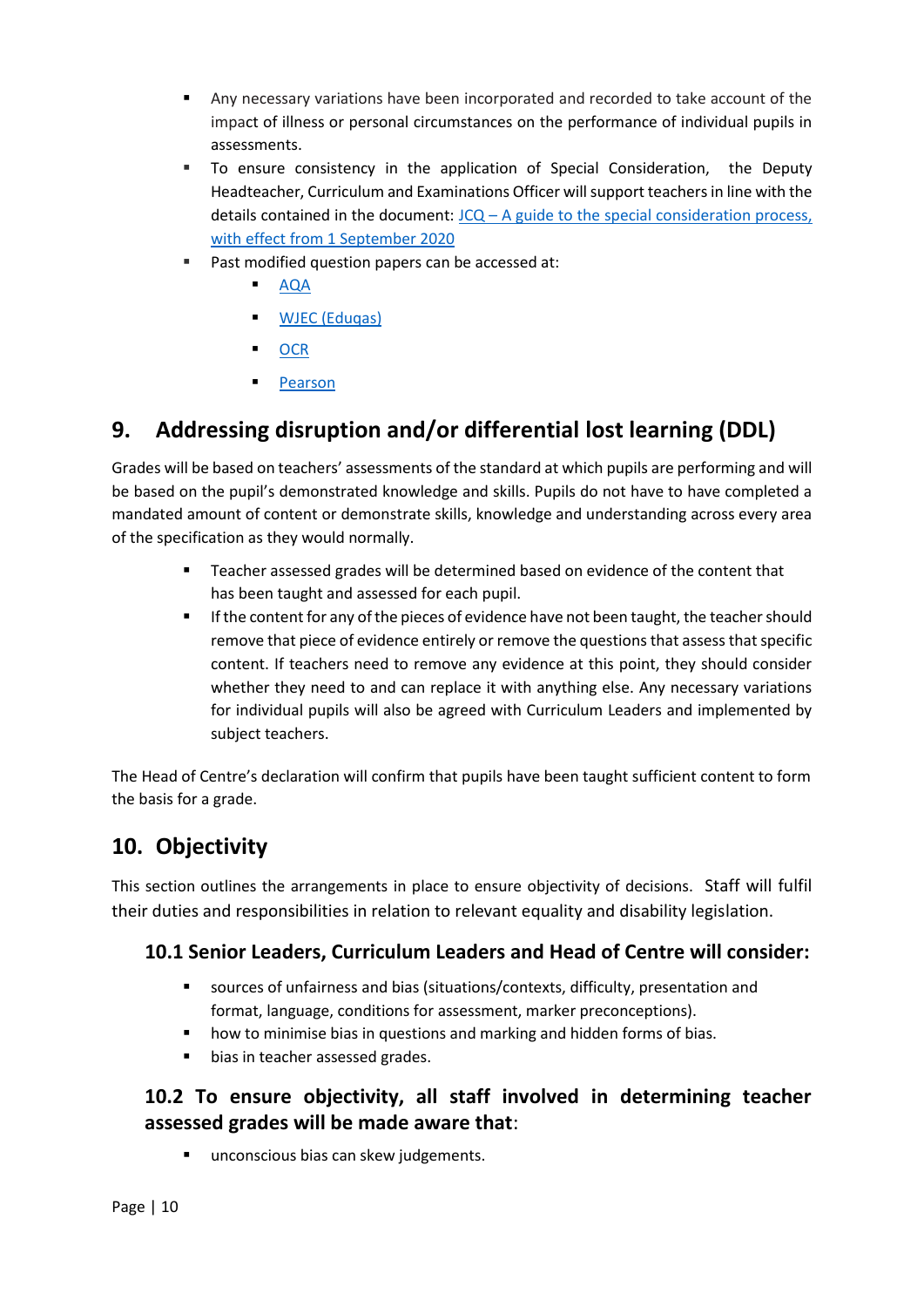- the evidence presented should be valued for its own merit as an indication of performance and attainment.
- teacher assessed grades MUST not be influenced by pupils' character, behaviour, appearance, their positive or challenging personal circumstances, socio-economic background, or protected characteristics.
- **unconscious bias is more likely to occur when quick opinions are formed.**
- **Further guidance can be found through the DfE document Information for centres about** [making objective judgements.](https://assets.publishing.service.gov.uk/government/uploads/system/uploads/attachment_data/file/972286/6768-5-Information_for_centres_about_making_objective_judgements_2021.pdf)

**Our internal standardisation process will help to ensure that there are different perspectives to the quality assurance process.** 

## **11. Recording decisions and retention of evidence and data**

This section outlines our arrangements to recording decisions and to retaining evidence and data.

- Teachers and Curriculum Leaders will maintain records that show how the teacher assessed grades process operated, including the rationale for decisions in relation to individual marks/grades.
- Evidence will be maintained across a variety of tasks to develop a holistic view of each pupil's demonstrated knowledge, understanding and skills in the areas of content taught.
- Recording requirements will be put in place for the various stages of the process to ensure the accurate and secure retention of the evidence used to make decisions.
- All obligations regarding data protection legislation will be complied with.
- Grades accurately reflect the evidence submitted provided will accurately reflect the evidence submitted for each pupil.
- Evidence will be retained electronically or on paper in a secure centre-based system that can be readily shared with our awarding organisation(s).

## **12. Authenticating evidence**

This section details the mechanisms in place to ensure that teachers are confident in the authenticity of evidence, and the process for dealing with cases where evidence is not thought to be authentic.

- Robust mechanisms, which will include supervision of assessments in school, will be in place to ensure that teachers are confident that work used as evidence is the pupils' own and that no inappropriate levels of support have been given to pupils to complete it, either within the centre or with external tutors.
- **Pupils and teachers will sign a declaration which confirms the work used was completed** by the pupil under the supervision of their teacher (or appropriate member of staff) in line with the conditions outlined in the Assessment Plan.
- It is understood that awarding organisations will investigate instances where it appears evidence is not authentic. All guidance provided by awarding organisations [AQA,](https://www.aqa.org.uk/2021-exam-changes) [Pearson,](https://qualifications.pearson.com/en/campaigns/summer-2021-support.html?utm_source=homepage&utm_medium=referral&utm_campaign=GBSEGS0820SUM21) [OCR,](https://www.ocr.org.uk/everything-you-need-to-know-for-summer-2021/senior-leadership-teams/) [WJEC \(Eduqas\)](https://www.eduqas.co.uk/home/summer-2021-information-and-updates/) to support these determinations of authenticity.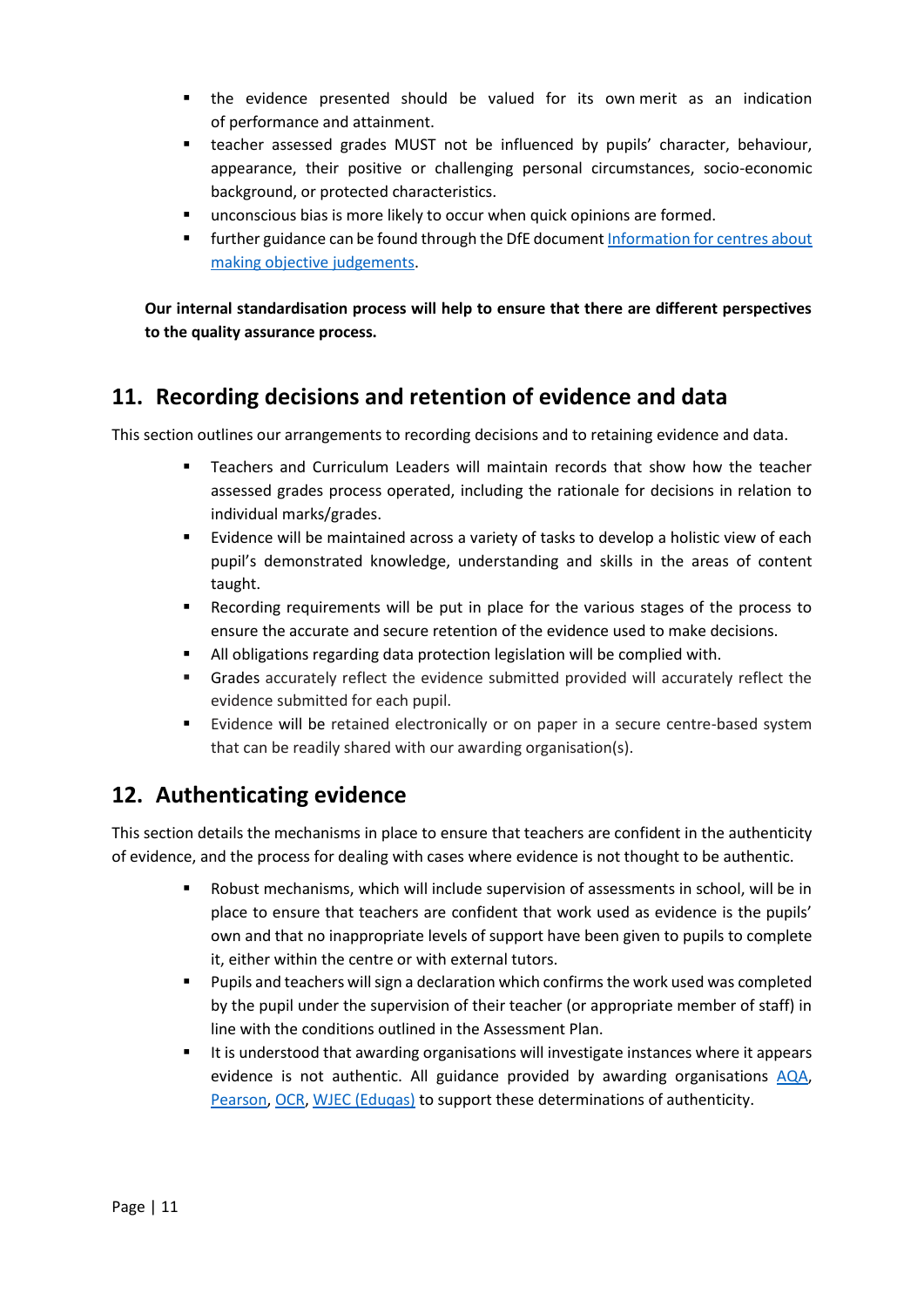# **13. Confidentiality, malpractice, and conflicts of interest**

This section outlines the measures in place to ensure the confidentiality of the grades, and to make pupils aware of the range of evidence on which those grades will be based. It outlines the measures in place to prevent malpractice and other breaches of exam regulations, and to deal with such cases if they occur. This section also outlines the measures in place to address potential conflicts of interest.

## **13.1 Confidentiality**

Measures are in place to maintain the confidentiality of grades, while sharing information regarding the range of evidence on which the grades will be based.

- All staff involved have been made aware of the need to maintain the confidentiality of teacher assessed grades.
- All teaching staff have been briefed on the requirement to share details of the range of evidence on which pupils' grades will be based, while ensuring that details of the final grades remain confidential.
- Relevant details from this Policy, including requirements around sharing details of evidence and the confidentiality requirements, have been shared with parents/ guardians.

#### **13.2 Malpractice**

Measures are in place to prevent malpractice and to handle cases in accordance with awarding organisation requirements, should this occur.

- General centre policies regarding malpractice, maladministration and conflicts of interest have been reviewed to ensure they address the specific challenges of delivery in Summer 2021.
- **All staff involved have been made aware of these policies and have received training in** them, as necessary.
- All staff involved have been made aware of the specific types of malpractice which may affect the Summer 2021 series including:
	- breaches of internal security
	- deception
	- improper assistance to pupils
	- failure to appropriately authenticate a pupil's work
	- over direction of pupils in preparation for common assessments
	- allegations that centres submit grades not supported by evidence that they know to be inaccurate
	- centres enter pupils who were not originally intending to certificate a grade in the Summer 2021 series
	- failure to engage as requested with awarding organisations during the External Quality Assurance and appeal stages
	- failure to keep appropriate records of decisions made and teacher assessed grades

**The consequences of malpractice or maladministration as published in the JCQ guidance: [JCQ](https://www.jcq.org.uk/exams-office/malpractice/jcq-suspected-malpractice-policies-and-procedures-2019-2020)  [Suspected](https://www.jcq.org.uk/exams-office/malpractice/jcq-suspected-malpractice-policies-and-procedures-2019-2020) Malpractice: Policies and Procedures and including the risk of a delay to pupil receiving their grades, up to, and including, removal of centre status have been outlined to all relevant staff.**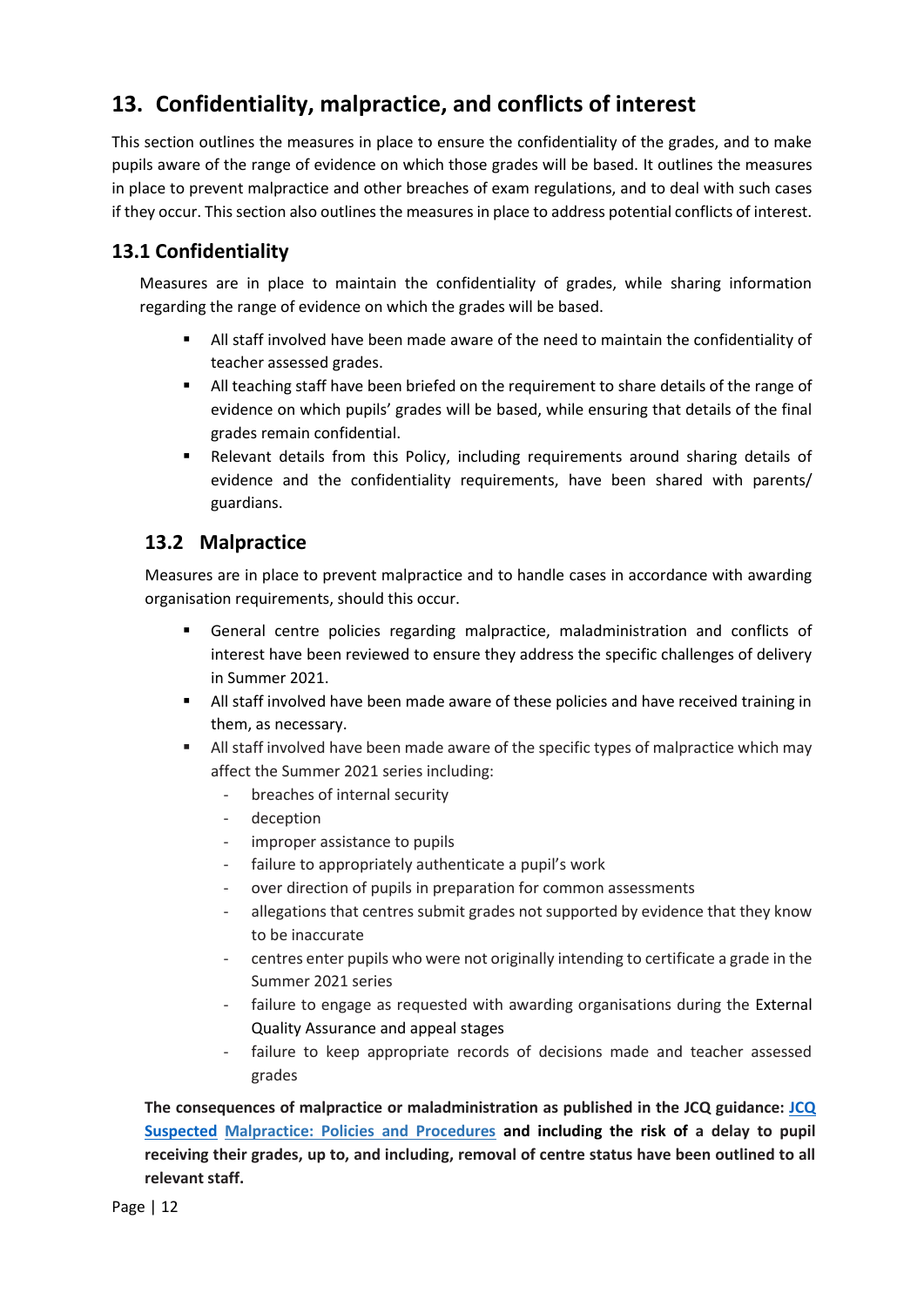#### **13.3 Conflict of interest**

This section details the addressing of conflicts of interest, and how such allegations will be responded to.

- To protect the integrity of assessments, all staff involved in the determination of grades must declare any conflict of interest such as relationships with pupils to our Head of Centre for further consideration.
- The Head of Centre will take appropriate action to manage any conflicts of interest arising with centre staff in accordance with the JCQ documents - [General Regulations](https://www.jcq.org.uk/wp-content/uploads/2020/09/Gen_regs_approved_centres_20-21_FINAL.pdf)  [for Approved Centres, 1 September 2020 to 31 August](https://www.jcq.org.uk/wp-content/uploads/2020/09/Gen_regs_approved_centres_20-21_FINAL.pdf) 2021.
- **The need to separate duties and personnel to ensure fairness in later process reviews** and appeals will be carefully considered.

## **14. External quality assurance**

This section outlines the arrangements in place to comply with awarding organisation arrangements for External Quality Assurance of teacher assessed grades in a timely and effective way. It outlines the arrangements in place to ensure the relevant documentation and assessment evidence can be provided in a timely manner for the purposes of External Quality Assurance sampling, and that staff can be made available to respond to enquiries.

- All staff involved have been made aware of the awarding organisation requirements for External Quality Assurance as set out in the JCQ [Guidance.](https://www.jcq.org.uk/wp-content/uploads/2021/03/JCQ-Guidance-on-the-Determination-of-Grades-for-A-AS-Levels-and-GCSEs-Summer-2021.pdf)
- All necessary records of decision-making in relation to determining grades have been properly kept and can be made available for review as required.
- All pupil evidence on which decisions regarding the determination of grades has been retained and can be made available for review as required.
- **Instances where pupil evidence used to decide teacher assessed grades is not available,** for example where the material has previously been returned to pupils and cannot now be retrieved, will be clearly recorded on the appropriate documentation.
- All staff involved have been briefed on the possibility of interaction with awarding organisations during the different stages of the External Quality Assurance process and can respond promptly and fully to enquiries, including attendance at Virtual Visits should this prove necessary.
- Arrangements are in place to respond fully and promptly to any additional requirements/reviews that may be identified because of the External Quality Assurance process.
- Staff have been made aware that a failure to respond fully and effectively to such additional requirements may result in further action by the awarding organisations, including the withholding of results.

## **15. Private Candidates**

At Venerable Bede CE Academy, there are no private candidates being entered for any qualification in summer 2021.